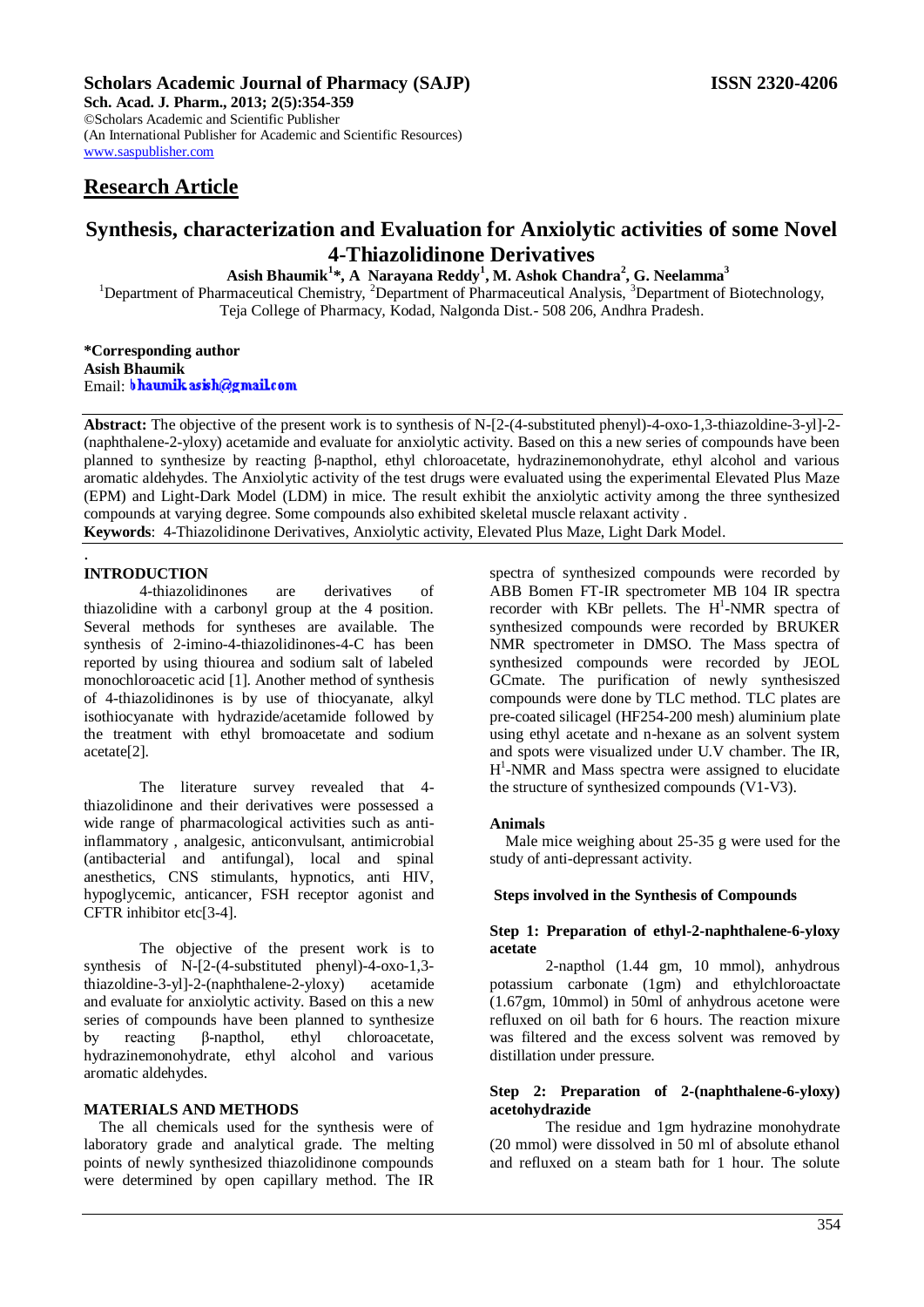must was filtered and dried and recrystalized from ethanol.

#### **Step 3: Preparation of substituted benzaldehyde derivatives**

0.01mol of substituted banzaldehyde and 0.01mol of substance and 2-3 drops of glacial acetic acid and 20ml of ethanol were taken in round bottom flask and reflux for 6 hours on water bath. After cooling add ice cold water to the mixture to give solid white mass. Filtered and dried. Recrystalized from chloroform-methanol mixture.

#### **Step 4: General method of synthesis of thiazolidinone derivatives**

A mixture of Schiff base (0.001mmol) and Thioglycolic acid (0.001mol) dissolved in 1,4-dioxane (20ml), anhydrous zinc chloride (0.5mg) was added and refluxed for 8 hours. The reaction was then cooled to 30°C and the result solid was washed with sodium bicarbonate solution. The compound recrystalized from absolute ethanol.



#### **Pharmacological Evaluation Acute Oral Toxicity Study**

In the present study acute oral toxicity of the synthesized compounds were performed by acute toxic class method 423 Guideline. In this method the toxicity of synthesized compounds were tested using a step wise procedure, each step using three mice of single sex (female). The mice were fasted prior to dosing (food but water should be with held) for three to four hours. Following the period of fasting the animal should be weighted and synthesized compounds were administered initially at a dose of 2000mg/kg b.w. and 1% CMC (p. o.) and were observed for 14 days for acute toxicity.

#### **Evaluation of Anxiolytic Activity**

The Anxiolytic activity of the test drugs were evaluated using the experimental Elevated Plus Maze (EPM) and Light-Dark Model (LDM) in mice.

## **Elevated plus Maze Model [5]**

All the rodents have aversion for height and open space, they prefer to hide in enclosed arm therefore, spend greater amount of time in enclosed arm. Anxiolytic effect statistically increase in open time or open entries. The plus-maze apparatus, consisting of two open arms  $(16 \times 5 \text{ cm})$  and two closed arms  $(16 \times 5 \text{ cm})$ x 12 cm) having an open roof. The drugs and vehicle were administered orally at their respective doses. After

proper treatment with drugs each mouse was placed at the center of the maze with its head facing the open arm. During the 5 min experiment, the behavior of the mouse was recorded as the number of entries into the open or closed arms and time spent by the mouse in each of the arms. An arm entry was defined as the entry of all four paws into the arm.

## **Light-Dark Model [6-8]**

The light-dark model works on the principal that the light/bright environment works as source of anxiety and Anxiolytic effect statistically significant increase in light (movement) time or number of transition .The mice"s light-dark box (40cm ×20cm ×20cm) consists of two parts, the light-compartment and the dark compartment. The box consists of a hole (5cm×5cm) in the bottom of the clapboard between the two compartments. The mice were treated with drugs and vehicles as respective groups and after one hour of treatment each mice during the test the mice were put into the center of the light compartment with their back to dark compartment and then transition behavior over 5 min was observed. Number of crossings between the light and dark area and total time spent in the illuminated part of the box were calculated. Every time before placing each animal, the maze was cleaned with 5% alcohol to eliminate the possible bias due the odor left by the previous animal.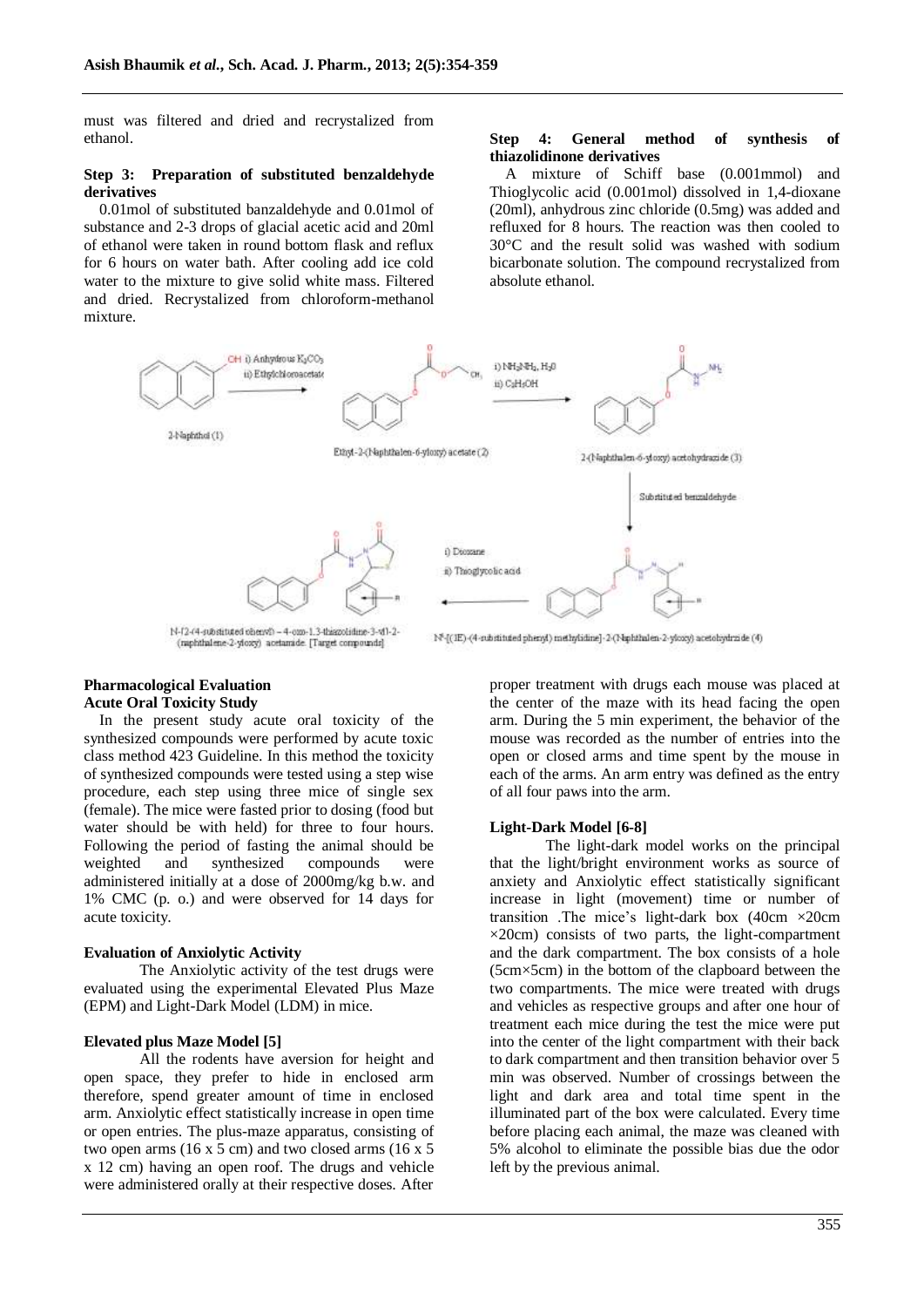## **Evaluation of skeletal muscle relaxant activity Rota Rod test [9]**

The rota rod test is used to evaluate the activity of drugs interfering with motor coordination. The rotarod test was used to determine the effect of drugs on motor coordination. The instrument (a horizontal rotation device, Rota Rod, Edison) was set at a rate of 25 rpm. Each rat was placed on the rod and those animals that remained on the rod for 3 mins were selected for the study. The animals were than evaluated for motor coordination basal reading (the time each animal falls off from the rod/ time spent by animal in rotarod. After 60 min of administration of the tested drugs the each animal was kept on rotarod and the time each animal falls off from the rod each animal were recorded.

# **Grip strength test [10]**

In grip strength test, the mice was allowed to hold with the forepaws a steel wire (2mm in diameter and 35 cm in length), placed at a height of 50 cm over a cushion support. The length of time the rat was able to hold the wire was recorded. This latency to the grip loss is considered as an indirect measure of grip strength. After 60 min of administration of the tested drugs the each animal was kept on wire and the time each animal falls off from the wire of each animal were recorded.

# **Statistical Analysis**

The data were expressed as mean ± standard error mean (SEM). The data were analyzed by using Graph pad software version5 by one way analysis of variance (ANOVA). The test was followed by Dennett's 't'-test, p values less than 0.05 were considered as significance.

# **RESULT AND DISCUSSION**

#### **Characterization of the synthesized Compounds Compound N1:** N-[2-(4-hydroxyphenyl]-4-oxo-1,3 thiazolidin-3-yl-2-(naphthalene-2-yloxylacetamide, Molecular formula:  $C_{21}H_{18}N_2O_4S$ , Melting point: 180<sup>0</sup> C,  $R_f$  value: 0.55 (Ethyl acetate: n- hexane: 2:3); Freely soluble in DMF, DMSO, Yield: 62%, IR (KBr) ν (cm- $^{1}$ ):  $\therefore$  1624.11cm<sup>-1</sup>(Ar-C=C),3177.12cm<sup>-1</sup>(aliph-N-

H),  $1026.57 \text{cm}^{-1}$ (N-N),  $(N-N)$ , 747.42cm<sup>-1</sup>(C-S),3610.57cm<sup>-1</sup>  ${}^{1}$ (O-H-phe),1689.24cm<sup>-1</sup>(C=O),1269.54cm<sup>-1</sup>(C-N),1728.62cm<sup>-1</sup>(C=O-thiazolidine); <sup>1</sup>H-NMR δ (ppm): 8.0(1H,-NH-),6.8-7.9(11H,Ar-H),5.92(1H,-N-CH-S- ),5.21(1H,Ar-OH),5.0(2H,-O-CH<sub>2</sub>-CO-), 3.8(2H,-S-CH<sub>2</sub>); Mass (m/e value):  $394.5(30%) (M^+)$ .

**Compound N2:** N-[2(4-chlorophenyl-4-oxo-1,3 thiazolidin-3-yl]-2-(naphthalene-2-yloxy)acetamide; Molecular formula:  $C_{21}H_{17}CIN_2O_3S$ ; Melting point:  $172^0C$ , R<sub>f</sub> value0.46, Freely soluble in DMF, DMSO, Yield: 65.2%, IR (KBr) v (cm<sup>-1</sup>): 1611.20cm<sup>-1</sup> (Ar-C=C)  $,3186.99cm^{-1}$  ( Aliph-N-H),  $1086.99cm^{-1}$  $\rm N-N$  $,695.56$ cm<sup>-1</sup> (C-S),  $,1668.87$ cm<sup>-1</sup> (C=O),  $,1267.68$ cm<sup>-1</sup> (C-N)  $.750.35cm^{-1}$  (Ar-C-Cl)  $.1716.32cm^{-1}$  (C=Othiazolidine); <sup>1</sup>H-NMR δ (ppm): 8.3 (1H,-NH-), 6.8-7.9 (11H,Ar-H), 5.80 (1H,-N-CH-S-), 5.0 (2H,-O-CH<sub>2</sub>-CO-), 3.3(2H,-S-CH<sub>2</sub>); Mass (m/e value): 412.9 (24%)(M<sup>+</sup>).

**Compound N3:** N-[2-(4-fluorophenyl)-4-oxo-1,3 thiazolidin-3-yl]-2-(naphthalene) acetamide., Molecular formula:  $C_{21}H_{17}FN_2O_3S$ , Melting point: 175<sup>0</sup> C,  $R_f$  value: 0.48 (Ethyl acetate: n- hexane: 2:3); Freely soluble in DMF, DMSO, Yield: 55.7%, IR (KBr) ν (cm-<sup>1</sup>): 1609.09cm-1(Ar-C=C), 3194.42cm-1(Aliph-N-H), 1026.76cm-1(N-N), 1256.34cm-1(C-N),705.10cm-1(C-S),1662.09cm-1(C=O),1000.62cm-1(Ar-C-F),1721.94cm-1(C=O-thiazolidine); <sup>1</sup>H-NMR  $\delta$  (ppm): 8.20(1H,-NH-),6.8-7.9(11H,Ar-H),6.0(1H,-N-CH-S-  $),4.90(2H,-O-CH_2-CO-),3.5(2H,-S-CH_2-);$  Mass (m/e value):  $396.5(13%) (M^{\dagger})$ .

## **Acute oral toxicity studies**

No sign of toxicity observed at 2000 mg/kg b.w. in the experimental animals, the  $LD_{50}$  value of the title compounds (V1-V3) expected to exceed 2000 mg/kg b. w. and represented as class 5 (2000 mg/kg  $\lt$  LD<sub>50</sub>  $\lt$ 2500 mg/kg). Thus, 100 mg/k.g. b.w. was considered as the dose for the further studies.

## **Result of Anxiolytic activity**

The result of anxiolytic activity are given in Table and Figure respectabley.

| Tuble 1: Enter of Test compounds for unaforgive activity on El British Co |                                                                           |                               |                 |                                |                    |
|---------------------------------------------------------------------------|---------------------------------------------------------------------------|-------------------------------|-----------------|--------------------------------|--------------------|
| Group                                                                     | <b>Treatment</b>                                                          | No. of entries / 5min         |                 | Time spent (Sec)/5min          |                    |
|                                                                           |                                                                           | Open arm                      | <b>Closearm</b> | Open arm                       | Close arm          |
| Group I                                                                   | Control<br>(Vehicle, $1\%$ Tween 80; $10$ ml/kg, p.o)                     | $4.50 \pm 0.56$               | $9.40 \pm 1.34$ | $26.17 \pm 2.62$               | $210.34 \pm 10.11$ |
| Group II                                                                  | Test1(N1)<br>$(100mg/kg \text{ in } 1\% \text{ Tween } 80, \text{ p.o.})$ | $7.333 \pm 1.24*$             | $8.45 \pm 0.78$ | $71.83 \pm 6.23**$             | $166.76 \pm 9.27$  |
| Group III                                                                 | Test $2(N2)$<br>100mg/kg in $1\%$ Tween 80, p.o)                          | $5.50 \pm 1.06$ <sup>ns</sup> | $9.87 \pm 0.67$ | $35.17 \pm 4.97$ <sup>ns</sup> | $193.67 + 9.76$    |
| Group IV                                                                  | Test $3(N3)$<br>$(100mg/kg \text{ in } 1\% \text{ Tween } 80, p.o)$       | $6.50 \pm 0.76$ <sup>ns</sup> | $9.80 \pm 0.59$ | $55.17 + 4.97**$               | $174.67 \pm 8.45$  |
| Group V                                                                   | Standard<br>(Diazepam; $10mg/kg$ , in 1% Tween 80, p.o)                   | $7.66+1.52**$                 | $8.45 \pm 1.39$ | $129.7 \pm 6.66$ ***           | $124.78 \pm 4.14$  |

# **Table-1: Effect of Test compounds for anxiolytic activity on EPM in mice**

(Values are in Mean  $\pm$  S.E.M (n=6); <sup>ns</sup> -Non Significant, \*p<0.05, \*\*p<0.01, \*\*\*p<0.001 when compared with Control using One way ANOVA followed by Dunnet's "t" test.).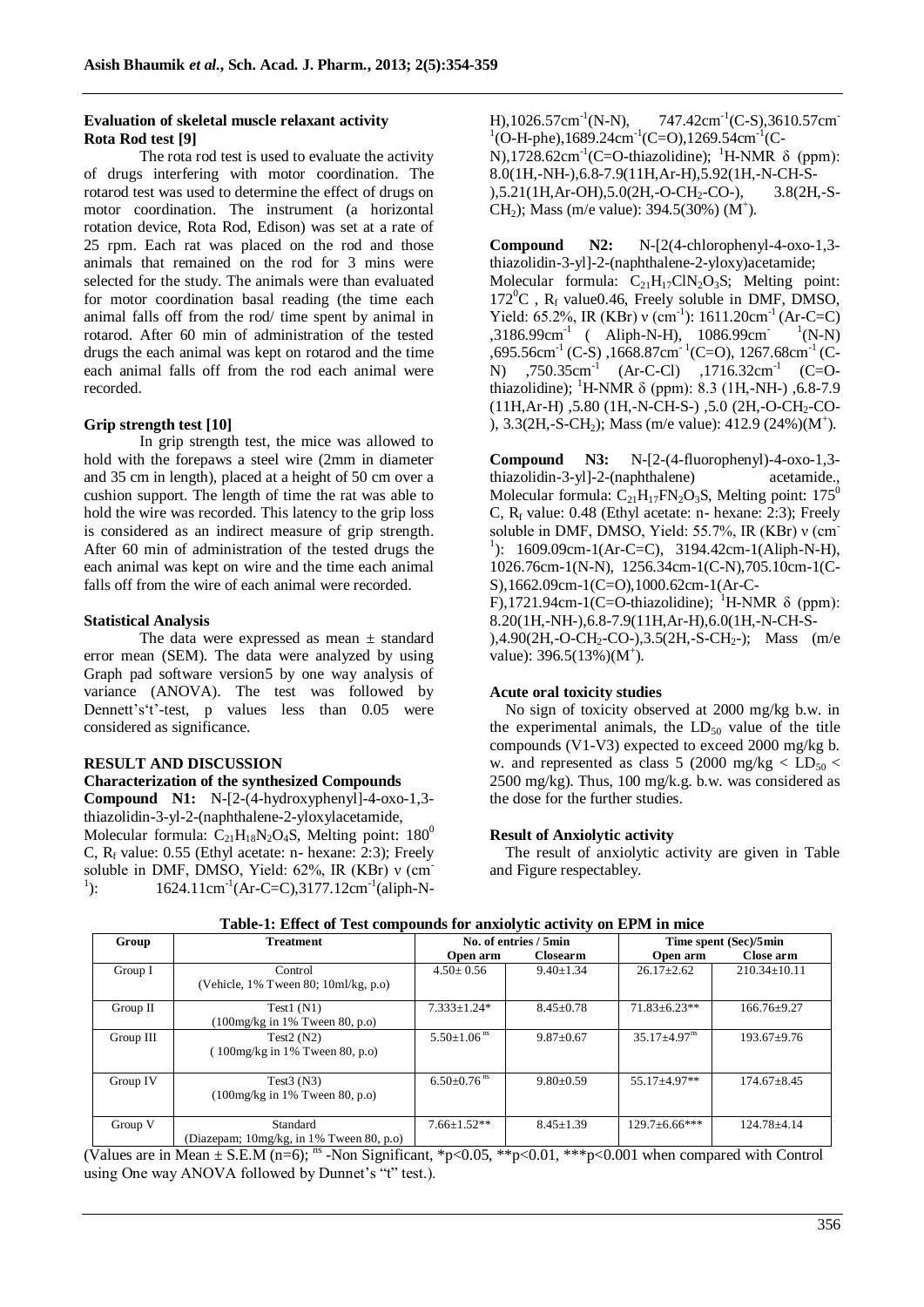| Groups    | Treatment                                                                 | Time spent in<br>Light-chamber<br>(Sec)<br>$Mean + SEM$ |
|-----------|---------------------------------------------------------------------------|---------------------------------------------------------|
| Group I   | Control<br>(Vehicle, $1\%$ Tween 80; $10$ ml/kg,<br>p.o                   | $68.83 + 4.62$                                          |
| Group II  | Test1(N1)<br>$(100mg/kg \text{ in } 1\% \text{ Tween } 80, \text{ p.o.})$ | $89.33 + 6.28*$                                         |
| Group III | Test $2(N2)$<br>$(100mg/kg)$ in 1% Tween 80, p.o.                         | $78.83 + 4.52$ ns                                       |
| Group IV  | Test $3(N3)$<br>$(100mg/kg \text{ in } 1\% \text{ Tween } 80, p.o)$       | $109.0 \pm 4.05***$                                     |
| Group V   | Standard<br>(Diazepam; 10mg/kg, in 1%)<br>Tween $80$ , p.o)               | $138.3 \pm 5.35***$                                     |

# **Table-2: Effect of drugs for Anxiolytic Activity on Dark-Light Model**

(Values are in Mean  $\pm$  S.E.M (n=6); <sup>ns</sup> -Non Significant, \*p<0.05, \*\*p<0.01, \*\*\*p<0.001 when compared with Control using One way ANOVA followed by Dunnet's "t" test.).

**Table-3: Effect of drugs on skeletal muscle relaxant activity in Rota Rod Test**

| Groups  | Treatment                | Time spent in        |
|---------|--------------------------|----------------------|
|         |                          | Rota Rod (Sec)       |
|         |                          | $Mean \pm SEM$       |
| Group I | Control                  | $223.8 \pm 5.48$ *** |
|         | (Vehicle, 1% Tween 80;   |                      |
|         | 10ml/kg, p.o)            |                      |
| Group   | Test $1(N1)$             | $91.83 \pm 6.04$ *** |
| П       | $(100mg/kg)$ in 1% Tween |                      |
|         | (80, p.o)                |                      |
|         |                          |                      |
| Group   | Test $2(N2)$             | $78.83 \pm 4.52$ *** |
| Ш       | (100mg/kg in 1% Tween)   |                      |
|         | (80, p.o)                |                      |
|         |                          |                      |
| Group   | Test $3$ (N $3$ )        | $183.2 \pm 8.29$ *** |
| IV      | $(100mg/kg)$ in 1% Tween |                      |
|         | 80, p.o)                 |                      |
|         |                          |                      |
| Group   | Standard                 | $21.17 \pm 3.55$ *** |
| V       | (Diazepam; 10mg/kg, in   |                      |
|         | 1% Tween 80, p.o)        |                      |

(Values are in Mean  $\pm$  S.E.M (n=6); <sup>ns</sup> -Non Significant, \*p<0.05, \*\*p<0.01, \*\*\*p<0.001 when compared with Control using One way ANOVA followed by Dunnet"s " $t$ " test.).

| Table-4: Effect of drugs on skeletal muscle relaxant |
|------------------------------------------------------|
| activity on grip strength Test                       |

| Groups                   | Treatment                 | Time spent in                  |
|--------------------------|---------------------------|--------------------------------|
|                          |                           | thread (Sec)                   |
|                          |                           | $Mean \pm SEM$                 |
| Group                    | Control                   | $73.17 \pm 5.51$               |
| I                        | (Vehicle, 1% Tween        |                                |
|                          | 80; 10ml/kg, p.o)         |                                |
| Group                    | Test $1(N1)$              | $46.17 \pm 4.31$ ***           |
| $_{\rm II}$              | (100mg/kg<br>$\sin$<br>1% |                                |
|                          | Tween $80$ , p.o)         |                                |
|                          |                           |                                |
| Group                    | Test $2(N2)$              | $50.00 + 4.26*$                |
| Ш                        | $100mg/kg$ in<br>1%       |                                |
|                          | Tween $80$ , p.o)         |                                |
|                          |                           |                                |
| Group                    | Test $3(N3)$              | $61.33 \pm 3.82$ <sup>ns</sup> |
| IV                       | (100mg/kg)<br>1%<br>in    |                                |
|                          | Tween $80$ , p.o)         |                                |
|                          |                           |                                |
| Group                    | Standard                  | $17.33 \pm 1.45***$            |
| V<br>(Diazepam; 10mg/kg, |                           |                                |
| in 1% Tween 80, p.o)     |                           |                                |

(Values are in Mean  $\pm$  S.E.M (n=6); <sup>ns</sup> -Non Significant, \*p<0.05, \*\*p<0.01, \*\*\*p<0.001 when compared with Control using One way ANOVA followed by Dunnet's " $t$ " test.).



**Fig-1: Effect on no. of entries of Test compounds for anxiolytic activity on EPM in mice**



**Fig-2: Effect on time spent in arms of Test compounds for anxiolytic activity on EPM in mice**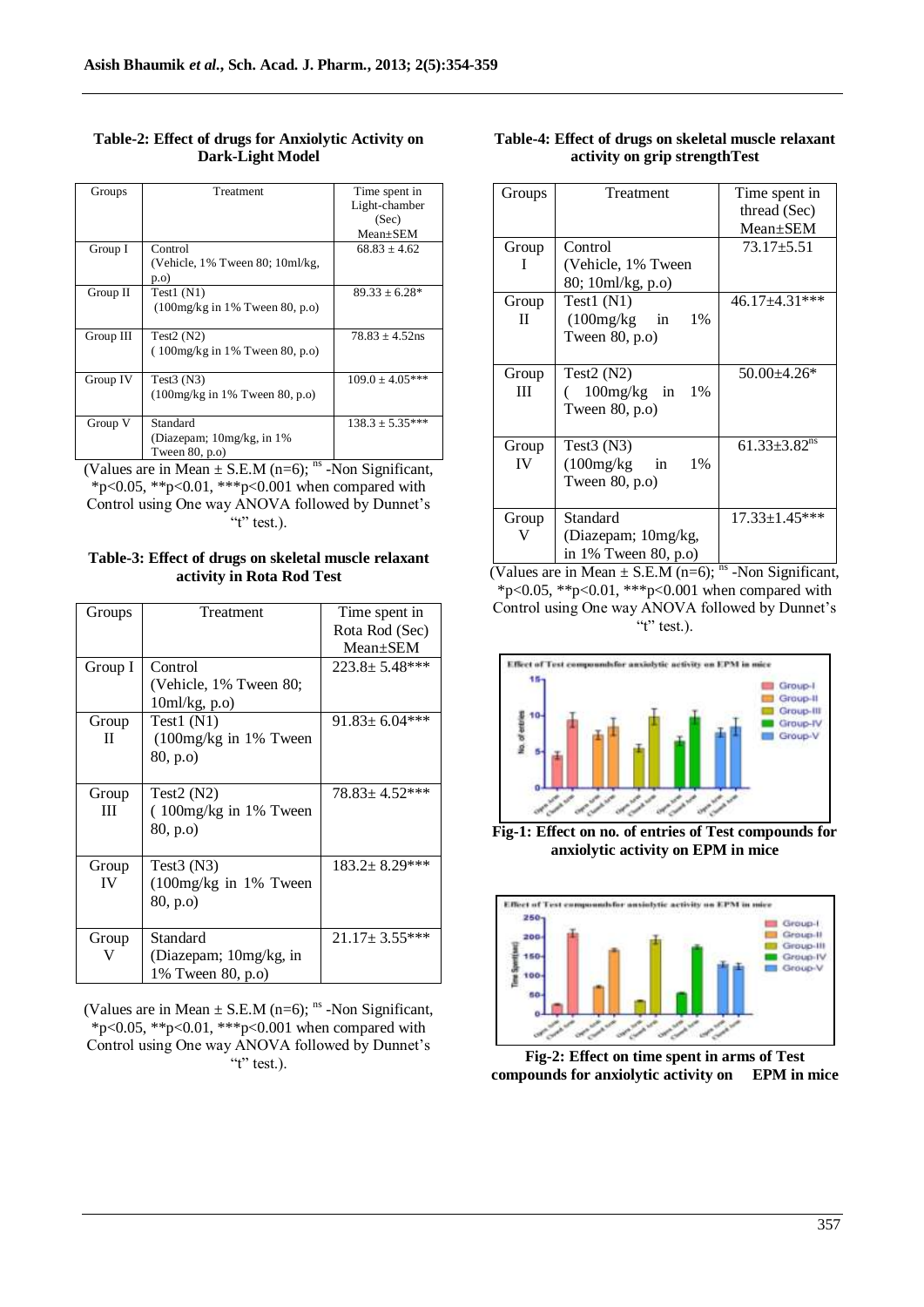

**Fig-3: Effect of drugs for Anxiolytic Activity on Dark-Light Model**



**Fig- 4:Effect of drugs on skeletal muscle relaxant activity in Rota Rod Test**



**Fig-5: Effect of drugs on skeletal muscle relaxant activity on grip strength test**

The statistical analysis of EPM model in mice have shown that the compound N1 exhibited significant result when compared with control. Where as the compound N2 & N3 has shown non significant result when compared with control, that is compound N1 possess the highest anxiolytic activity than the N2 &N3.

On the basis of statistical analysis on dark light model I have seen that that the N3 compound have shown the significant result when compared with standard. Where as N1 compound have shown significant result but less

than N2 it mean that N3 compound possessed highest anxiolytic activity, where as the N1 exhibited mild anxiolytic activity and the compound N2 shows non significant result.

The statistical analysis of rota rod test for skeletal muscle relaxant activity have shown that all compounds (N1,N2,N3) are exhibited mild, moderate to good skeletal muscle relaxant activity. Among these three test compounds (N1,N2,N3), N2 has shown the highest skeletal muscle relaxant activity when compared with control, N1 has shown mild to moderate whereas N3 has shown mild skeletal muscle relaxant activity.

Statistical analysis of GST has shown that the test compound N1 possessed highest skeletal muscle relaxant activity when compared with control. Where as N2 exhibited mild activity when compared with control. The compound N3 has shown non significant result.

#### **CONCLUSION**

From the present study it can be concluded that- The test compounds N1 and N3 exhibit the highest anxiolytic activity among the three synthesized compounds. The test compound N2 exhibit the highest skeletal muscle relaxant activity among the three synthesized compound. The test compound N2 does not exhibit anxiolytic activity.

## **REFERENCES**

- 1. Vittoria Diurno M , Orazio Mazzoni , Eugenio Piscopo , Antonio Calignano , Federico Giordano , Adele Bolognese. Synthesis and antihistaminic activity of some thiazolidin-4 ones. J. Med. Chem., 1992; 35 (15):2910– 2912.
- 2. Maria L. Barreca, Jan Balzarini, Alba Chimirri, et al., Design, Synthesis, Structure−Activity Relationships, and Molecular Modeling Studies of 2,3-Diaryl-1,3 thiazolidin-4-ones as Potent Anti-HIV Agents. Journal of Medicinal Chemistry 2002;45 (24): 5410–5413.
- 3. Frances C. Brown, 4-Thiazolidinones. Chemical Reviews 196; 61 (5):463–521.
- 4. Jain AK, Vaidya A, Ravichandran V, Kashaw SK., Recent developments and biological activities of thiazolidinone derivatives: A review. Bioorganic & Medicinal Chemistry, 2012;20(11): 3378–3395.
- 5. Pelow S Chopin P. File S.E. and Briley M. Validation of openclosedarm entries in an elevated plus-maze as a measure of anxiety in the rat. J. Neurosci. Methods 1985;14:149-167.
- 6. Michel Bourin, Martine Hascoet. The mouse light/dark box test. European Journal of Pharmacology, 2003; 463 :55– 65.
- 7. Arora Ankitkumar, M. Ashok, M. Veera Jyothsna, B. Radhakrishna, K.P. Shivalinge Gowda. Evaluation of anxiolytic activity of